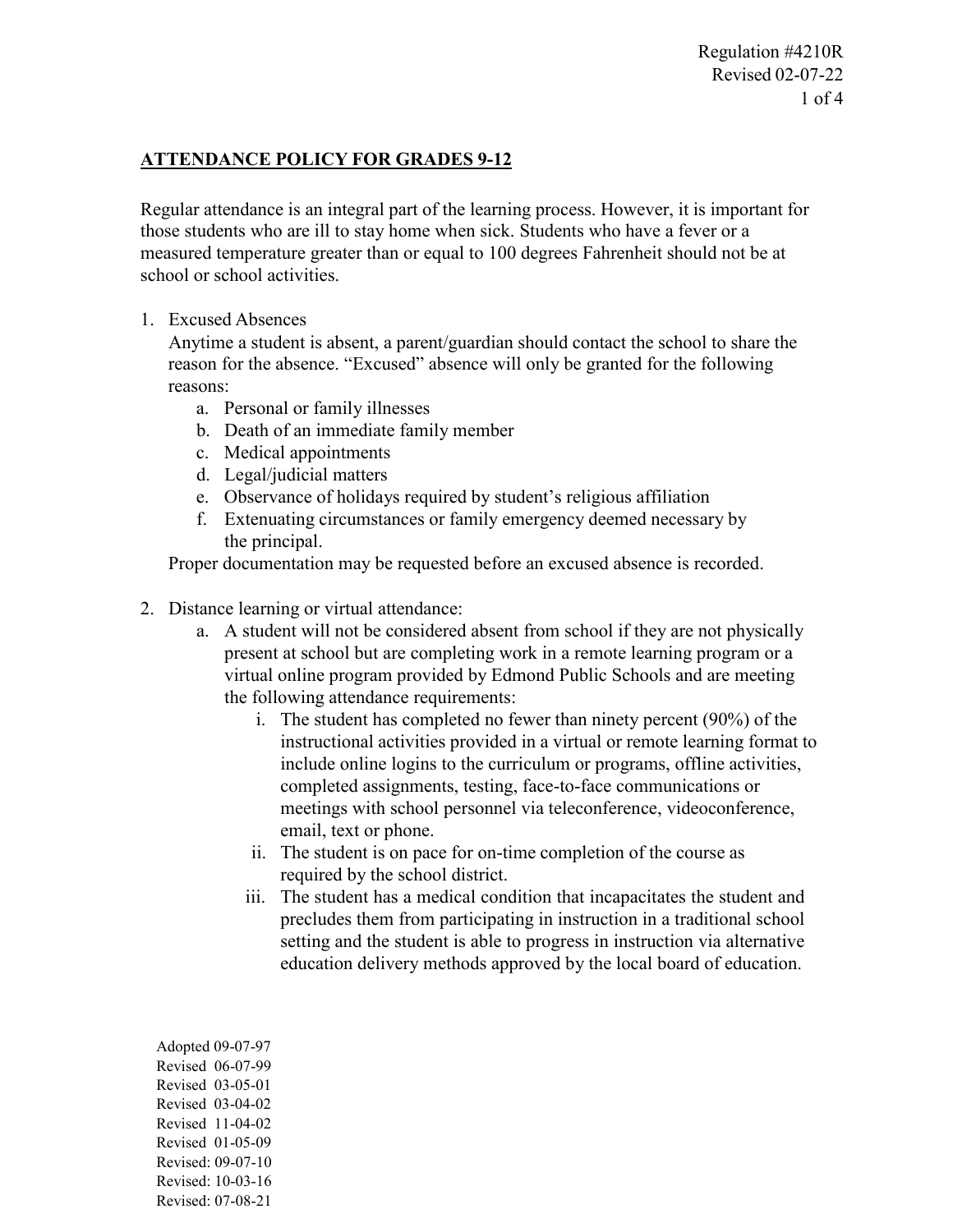- 3. Chronic Absenteeism:
	- a. Chronic absenteeism refers to a student who is absent 10 percent or more of the school days in the school year, exclusive of a significant medical condition. A significant medical condition means a severe, chronic, or life-threatening physical or mental illness, infection, injury, disease, or emotional trauma. For the school year 2020-2021, any COVID-19 related absences due to a child's medical needs will be considered a significant medical condition. Medical documentation must be provided to substantiate a significant medical condition.
- 4. Credits:

Students are allowed no more than nine (9) absences per class per semester. An absence is defined as missing more than fifteen (15) minutes of any part of class time.

a. On the tenth  $(10<sup>th</sup>)$  absence a student will receive a "no credit" on his/her transcript for the semester. If the student is passing at the end of the semester, he/she will receive a No Credit (N/C) for the class in which the absence limit has been exceeded. If he/she is failing, the failing grade will be recorded. If the student chooses to continue not to attend class, then he/she will fall under the discipline policy and may be suspended from school for noncompliance with a school policy.

## **\*(In reference to student's grades, please see Policy #3390 (Grading and Reporting)**

- b. In case of extenuating circumstances, the principal or his/her designee may intervene.
- c. The school will notify parents/guardians on the fourth  $(4<sup>th</sup>)$ , seventh  $(7<sup>th</sup>)$  and tenth  $(10<sup>th</sup>)$  absence.
- d. Three (3) tardies equal one (1) absence. A student is considered tardy if he/she is not in the classroom when the bell rings.
- 5. Make-up Work
	- 1. Assignments
		- a. Work assigned on the day(s) of absence: Students have one (1) day to make up work for each day they are absent.
		- b. Work assigned prior to an absence: Students are to turn in previously assigned work on the original due date or the day of return from an absence. However, if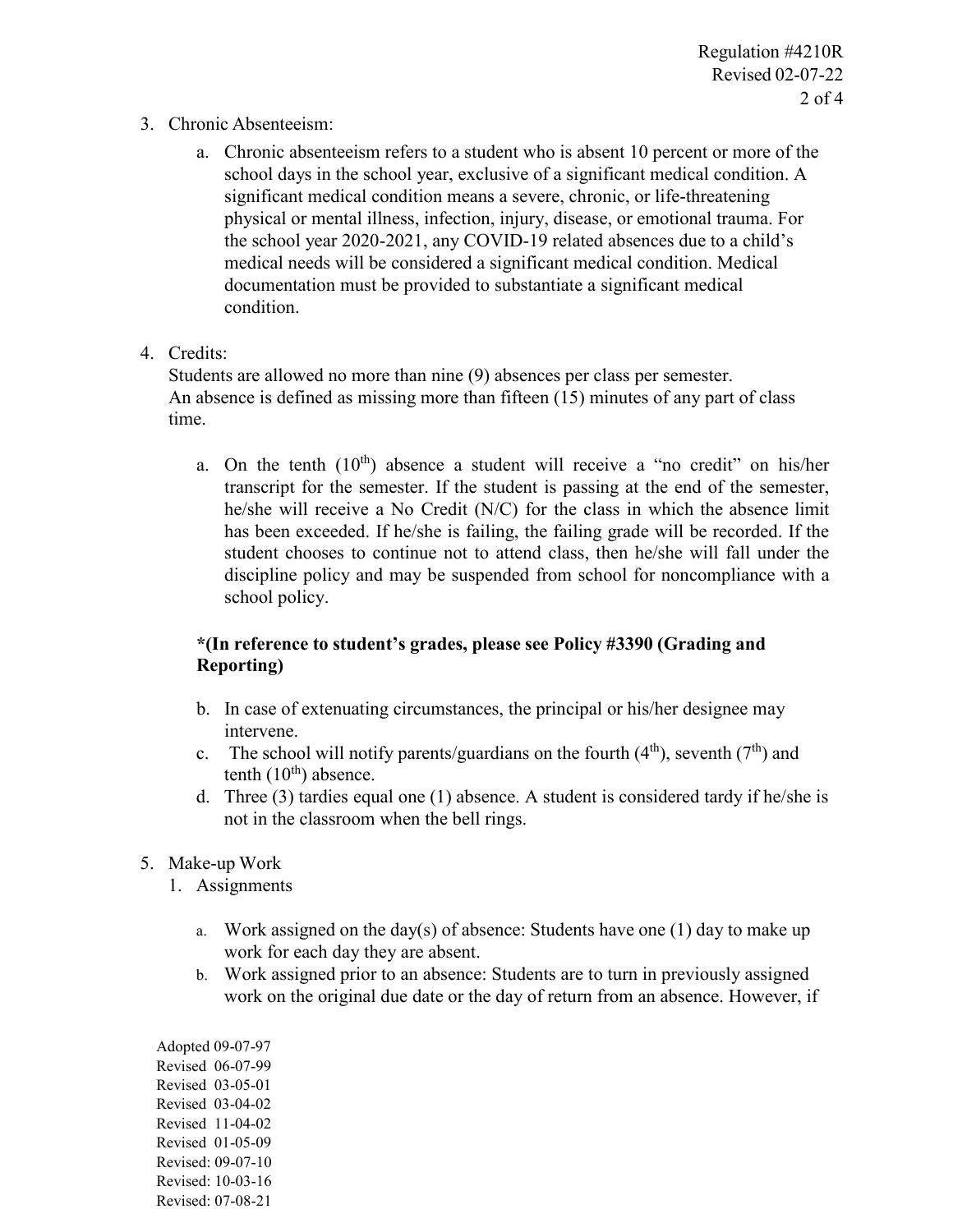new instruction takes place during the absence that would affect the assignment, a student has one (1) extra day to make up the work.

- c. In the event a student may need more time, arrangements with the appropriate school personnel must be made within the previously- mentioned allotted time.
- d. If the missed work is not made up in the allotted time, a zero (0) will be recorded for each missing assignment.
- 2. Tests
	- a. If a student is absent on the day of a test, the student is expected to take the test on the day he/she returns to class. However, if new material that will be tested is introduced during the absence, the student has one (1) extra day to make up the test.
	- b. In the event that a student may need more time, arrangements with the appropriate school personnel must be made within the previously mentioned allotted time.
	- c. If the missed test is not made up in the allotted time, a zero (0) will be recorded for the test score.

## **Attendance Incentive: Semester Exam Exemption – Juniors and Seniors 2nd Semester**

Freshmen and Sophomores are not eligible for exemptions.

**\*This incentive is being amended for Spring 2022 semester only: For each second semester class in which a junior or senior students holds a B average or better, the student may be exempt from that semester test, regardless of absences accrued in the Spring 2022.**

Juniors are eligible for up to 2 classes and Seniors are eligible for up to 7 classes. Students must have at least a "B" average in the class to be eligible for an exemption. Students who have been suspended or missed class due to truancy during the semester are not eligible for test exemptions.

Junior students will be notified during the week prior to finals if they qualify for an exemption. Those students qualifying for exemptions will be issued an exemption pass that can be used in two of their eligible classes in which they have a "B" average or above.